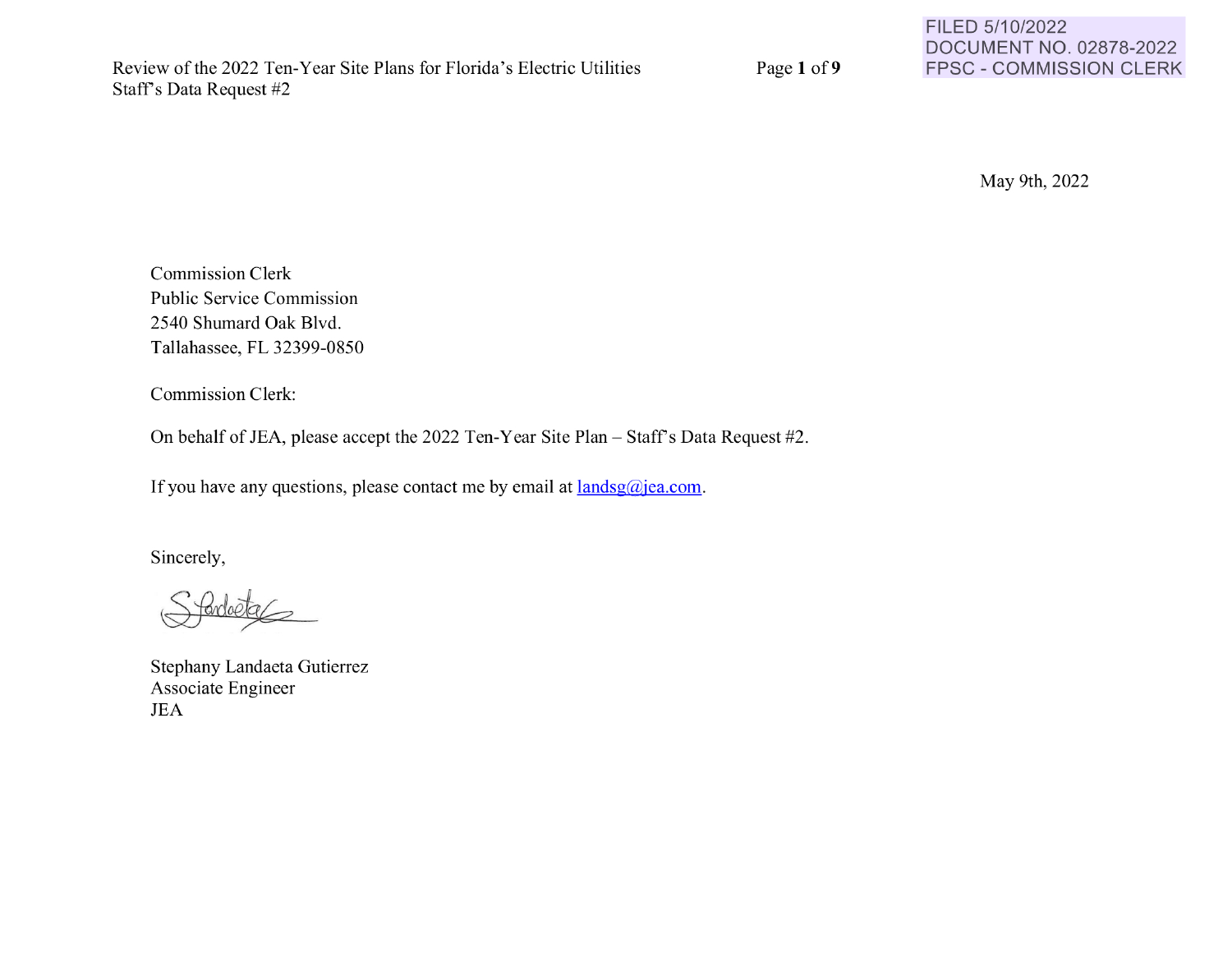Review of the 2022 Ten-Year Site Plans for Florida's Electric Utilities Page **2** of **9** Staff's Data Request #2

1. Please refer to NERC's Level 2 Alert, issued August 18, 2021, titled Cold Weather Preparations for Extreme Weather Events. Please indicate what changes, if any, the Utility has implemented or intends to implement to address the recommendations contained within the alert.

JEA has addressed or will address all five (5) recommendations to prepare for severe cold weather thru assessments, operating plans and review and update of existing winterization plans. This includes severe weather load forecasting, dispatching of limited fuels, maximizing import capability under severe weather, review of existing equipment winterization practices, backup fuel testing and inventory requirements, and manual load shed capability.

2. Please refer to FERC Order Approving Cold Weather Reliability Standards, issued August 24, 2021. Please indicate what changes, if any, the Utility has implemented or intends to implement to address the revisions to the NERC Reliability Standards that become effective April 2023.

JEA is in process of developing plans to be compliant to the NERC Reliability Standards by April 2023.

3. Please refer to NERC's Project 2021-07: Extreme Cold Weather Grid Operations, Preparedness, and Coordination. Is the Utility a participant in this project? If so, please explain what way.

## JEA is not a participant in the project.

- 4. Please refer to the FERC, NERC, and Regional Entity Staff Report: The February 2021 Cold Weather Outages in Texas and the South Central United States (2021 Cold Weather Report), issued November 2021. Please indicate what changes, if any, the Utility has implemented or intends to implement to address the recommended revisions listed below to the NERC Reliability Standards identified in the 2021 Cold Weather Report.
	- a. Identify and protect cold-weather critical components.

JEA has hired a major engineering firm to conduct a study of existing generating units. The study is underway.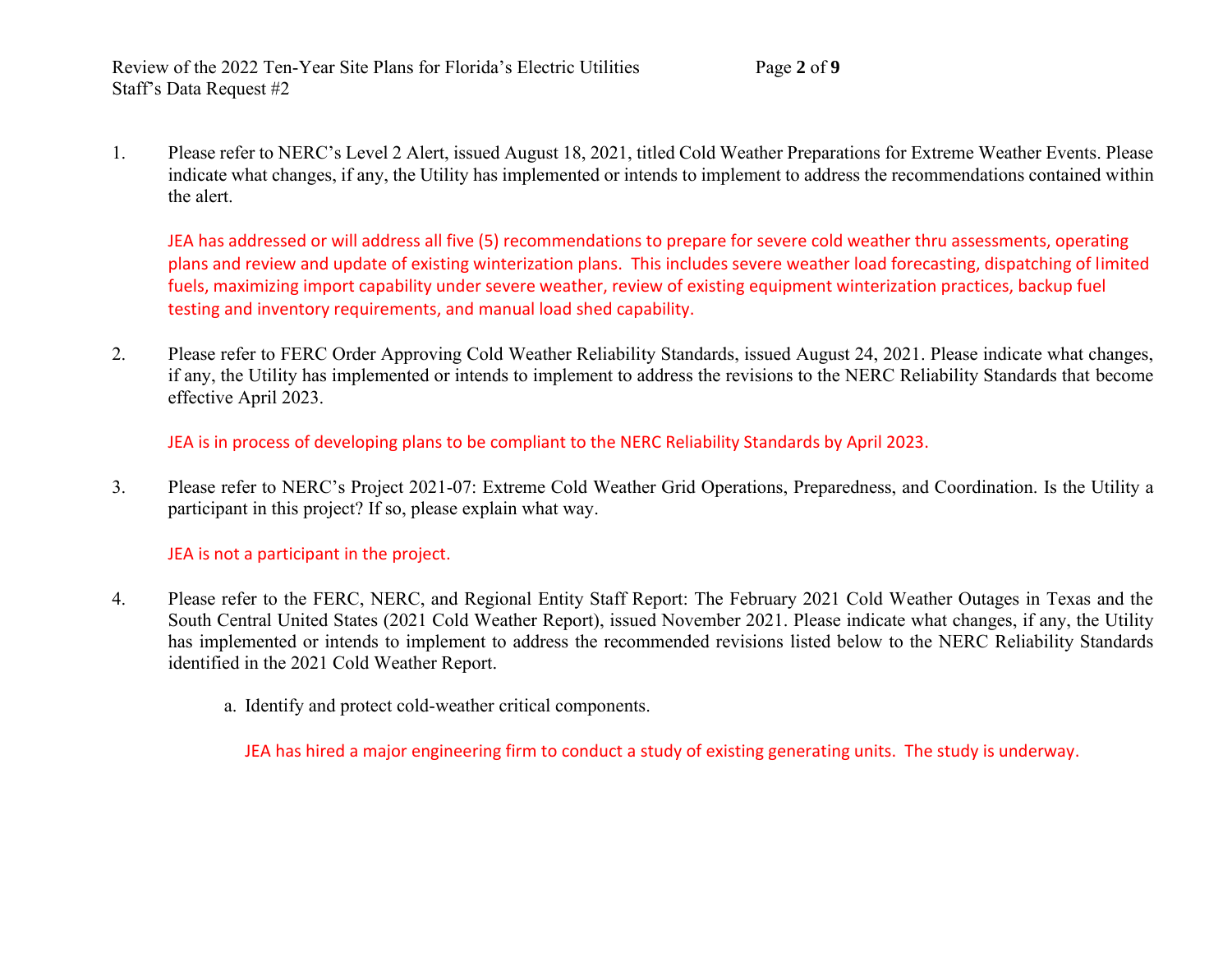b. Build all new and retrofit existing units to operate during extreme weather conditions, which include the impact of wind and precipitation.

These will be assessed upon completion of the study as described in question 4.a

c. Perform annual training on winterization plans. If already incorporated, please provide the most recent winterization plan.

JEA currently has winterization plans in place for steam units and for CT based units. These procedures are reviewed annually in the fall, and preventive maintenance work orders are in place to insure that system are working as required. Any recommendations made by the study will be incorporated as well.

d. Develop Corrective Action Plans for any affected generating units.

The study that is being conducted by the independent engineering firm will identify any generating units that will be affected. Once that study is completed, JEA will develop corrective action plans for those affected generating units.

e. Provide the balancing authority the percentage of generating capacity that can be relied upon during forecasted cold weather.

At this time, JEA's expectation is that all JEA resources are expected to be available during cold weather. This will be reevaluated after the study is completed by the independent engineering firm.

f. Account for wind and precipitation when providing temperature data to the balancing authority.

The engineering study will include recommendation of appropriate winterization design temperatures.

5. Will the Utility's current capacity shortage plan require updating following the revisions to the NERC Reliability Standards that will go into effect April 2023 or the recommended revisions from the 2021 Cold Weather Report? If so, please identify the changes.

JEA would expect procedures to be modified that might include JEA's current capacity shortage plan.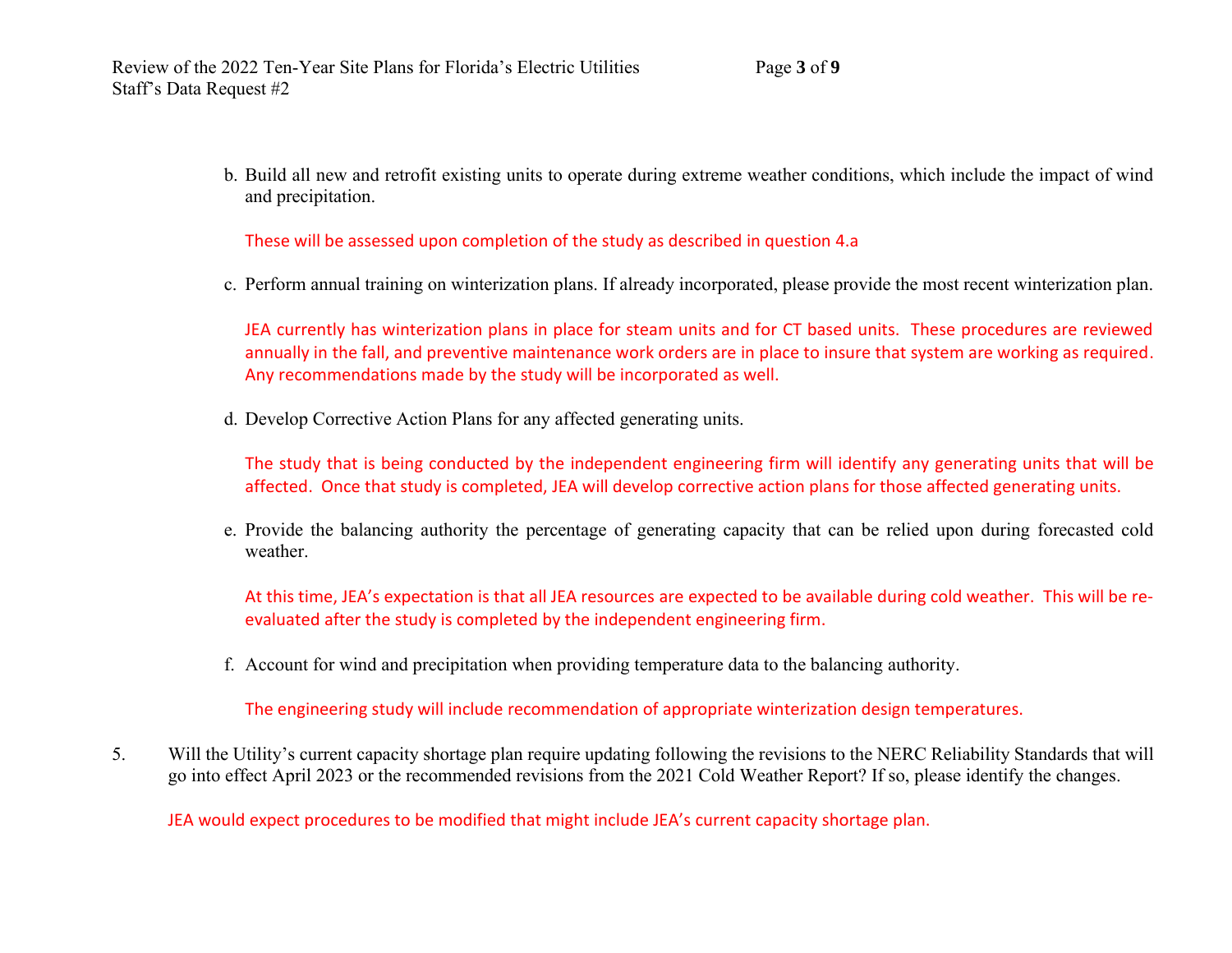- 6. For your generating units, please and provide the following information:
	- a. Identify any generating unit that has been winterized and describe the winterization activities that have been completed for each.

Northside Unit 3 (1977) was designed without significant winterization. Upgrades have been performed to drum level heat tracing and liquid (heavy oil backup) fuel transport into the plant. This upgraded winterization has performed well in the modern historical cold weather events. The other steam units (NGS 1&2 and Brandy Branch Steam 4 CC Unit), and the Simple Cycle gas fired / oil backup CT units BB1, K7, K8 and GEC 1&2 were all constructed with modern winterization designs, and are maintained to original winterization design specifications. The existing NCT units 3, 4, 5 & 6 are diesel fired CTs with minimal winterization, but are robust and have performed well in modern historical extreme winter events.

b. Identify any generating unit that still requires winterization and describe the winterization activities to be completed for each.

The liquid (backup) fuel tank heaters for Northside 3 are planned for upgrade to electric heating next year.

c. Identify any generating units the Utility does not intend to winterize and explain why.

Whatever recommendations arise from the independent engineering study will be evaluated, prioritized and implemented.

7. Please list and describe all winterization activities the Utility has completed or intends to complete for its natural gas infrastructure. If none, please explain why.

As outlined in question #4, the independent engineering firm will conduct a full winterization evaluation of all of our generating facilities. The results of the evaluation will be utilized in developing a prioritization matrix based on criticality of system/component and the susceptibility of cold weather failure.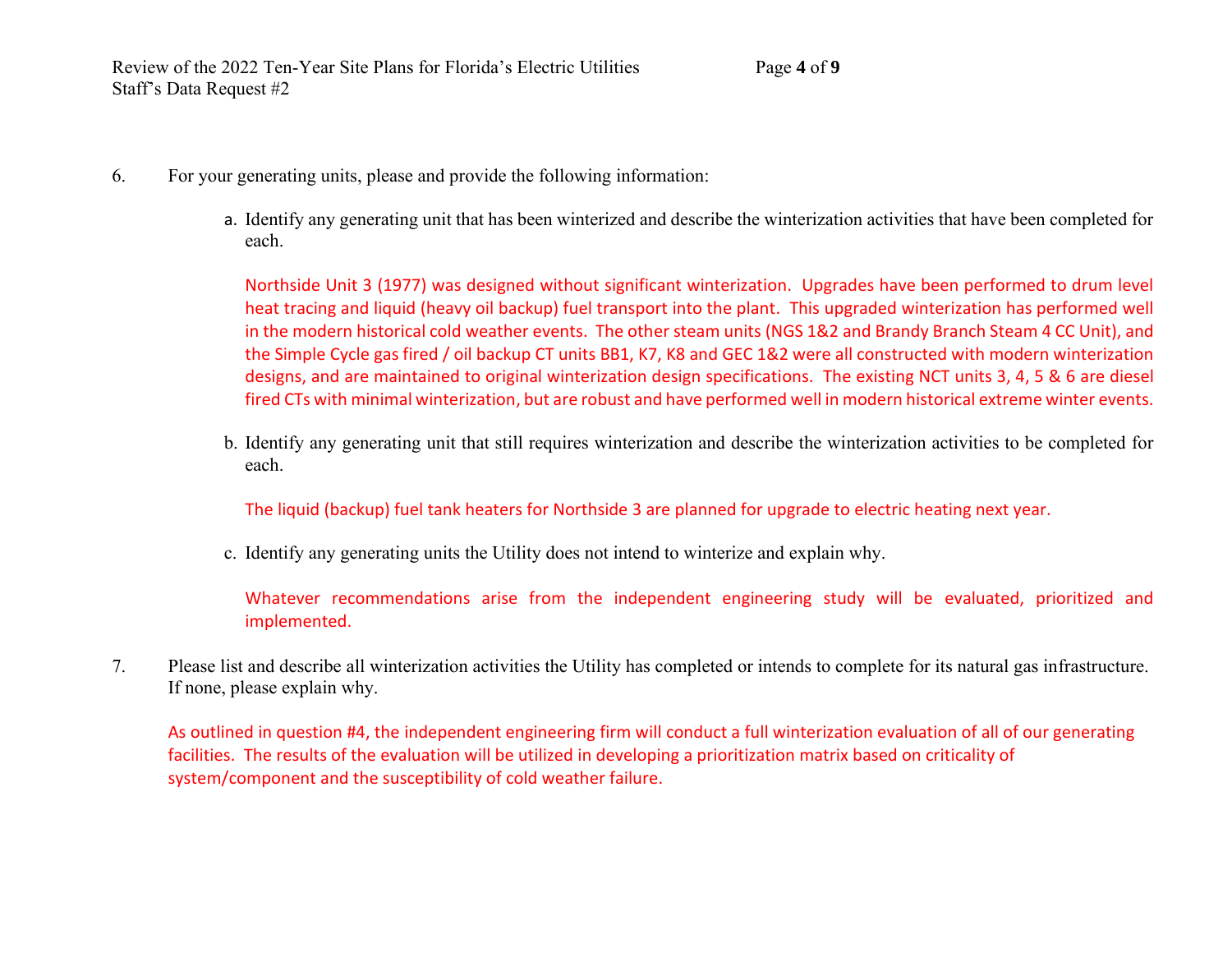8. Please identify any generating units that have experienced forced outages or derates due to cold weather conditions within the last ten-year period.

JEA reviewed all forced outage events occurring within the last ten-year period. For the steam units at Northside, no events were attributed to cold weather. There were 14 events for the combustion turbine units that occurred during cold weather, with one event in 2015, one event in 2021 and the rest in 2018. There were 11 events fundamentally related to cold weather tuning of the simple-cycle CT units, including 5 derations due to NOx emissions and 6 combustion events resulting in unit trips. There were 3 failures to start resulting from I&C/mechanical issues. The last unit trip or failure to start occurred in 2018. The 2021 event was a derate for NOx emissions compliance.

a. Please explain if these generating units have had corrective action plans developed for the identified equipment. If so, what has been done to evaluate whether the corrective action plan applies to similar equipment for other generating units in the Utility's generating fleet.

All of the simple cycle 7FA units were affected by the issues noted above. Cold weather tuning of the units was performed during the 2018 event. These units are also monitored by GE to help better identify combustion issues that could affect unit performance.

- 9. Please identify each of the Utility's generating units that have dual fuel capabilities. As part of this response, please provide the following for each applicable generating unit.
	- a. Generating unit name and location.
	- b. Net capacity by seasonal peak (Summer/Winter).
	- c. Whether fuel switching derates/uprates the unit (and if so, by what amount).
	- d. Primary and secondary fuel type and sources.

Please refer to the following table for questions 9a-d.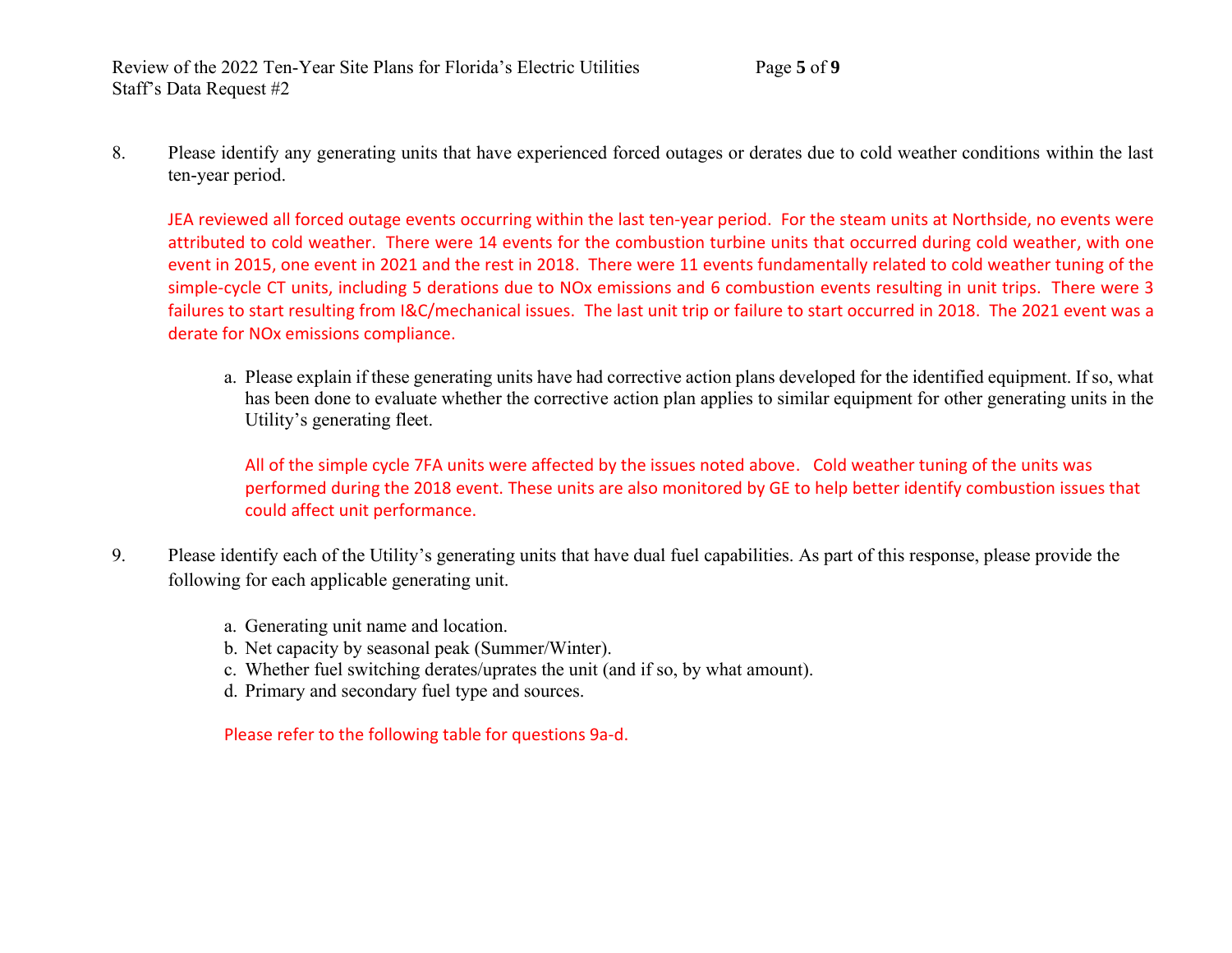|                 |               | Net Capacity (MW) |        |        |        | <b>Fuel Switching</b> |        |               |        | Fuel    |           |
|-----------------|---------------|-------------------|--------|--------|--------|-----------------------|--------|---------------|--------|---------|-----------|
| Unit            | Location      | Summer            | Winter | Summer | Winter | Derate/Uprate         | Amount | Derate/Uprate | Amount | Primary |           |
|                 |               | (Gas)             | (Gas)  | (Oil)  | (Oil)  | (Summer)              | (MW)   | (Winter)      | (MW)   |         | Secondary |
| GT1             | Brandy        | 149.9             | 185.9  | 178.6  | 191.2  | Uprate                | 28.7   | Uprate        | 5.3    | Natural | Diesel    |
|                 | <b>Branch</b> |                   |        |        |        |                       |        |               |        | Gas     |           |
|                 |               | 149.9             | 185.9  | 178.6  | 191.2  | Uprate                | 28.7   | Uprate        | 5.3    | Natural | Diesel    |
| GT <sub>1</sub> | <b>GEC</b>    |                   |        |        |        |                       |        |               |        | Gas     |           |
|                 |               | 149.9             | 185.9  | 178.6  | 191.2  |                       | 28.7   |               | 5.3    | Natural | Diesel    |
| GT <sub>2</sub> | <b>GEC</b>    |                   |        |        |        | Uprate                |        | Uprate        |        | Gas     |           |
|                 |               | 149.9             | 185.9  | 178.6  | 191.2  |                       | 28.7   |               | 5.3    | Natural | Diesel    |
| GT7             | Kennedy       |                   |        |        |        | Uprate                |        | Uprate        |        | Gas     |           |
|                 |               | 149.9             | 185.9  | 178.6  | 191.2  |                       | 28.7   |               | 5.3    | Natural | Diesel    |
| GT <sub>8</sub> | Kennedy       |                   |        |        |        | Uprate                |        | Uprate        |        | Gas     |           |
|                 |               | 524               | 524    | 524    | 524    | N/A                   | 0      | N/A           | 0      | Natural | Oil       |
| 3               | Northside     |                   |        |        |        |                       |        |               |        | Gas     |           |

e. Number of days the generating unit could operate at full load using the secondary fuel source.

 $BCT1 - 5.9$  days GEC CT1 & 2 – 1.5 days (17 hours per day limitation) KCT7  $& 8 - 2.6$  days NS3 – 3.8 days

f. Amount of time required to switch to secondary fuel.

BCT1 – 30 minutes GEC CT1 & 2 – 30 minutes KCT7 & 8 – 24 hours (If quick start), 30 minutes (If non-quick start) NS3 – On the fly with 24 hours' notice just enough time to heat the fuel and get it flowing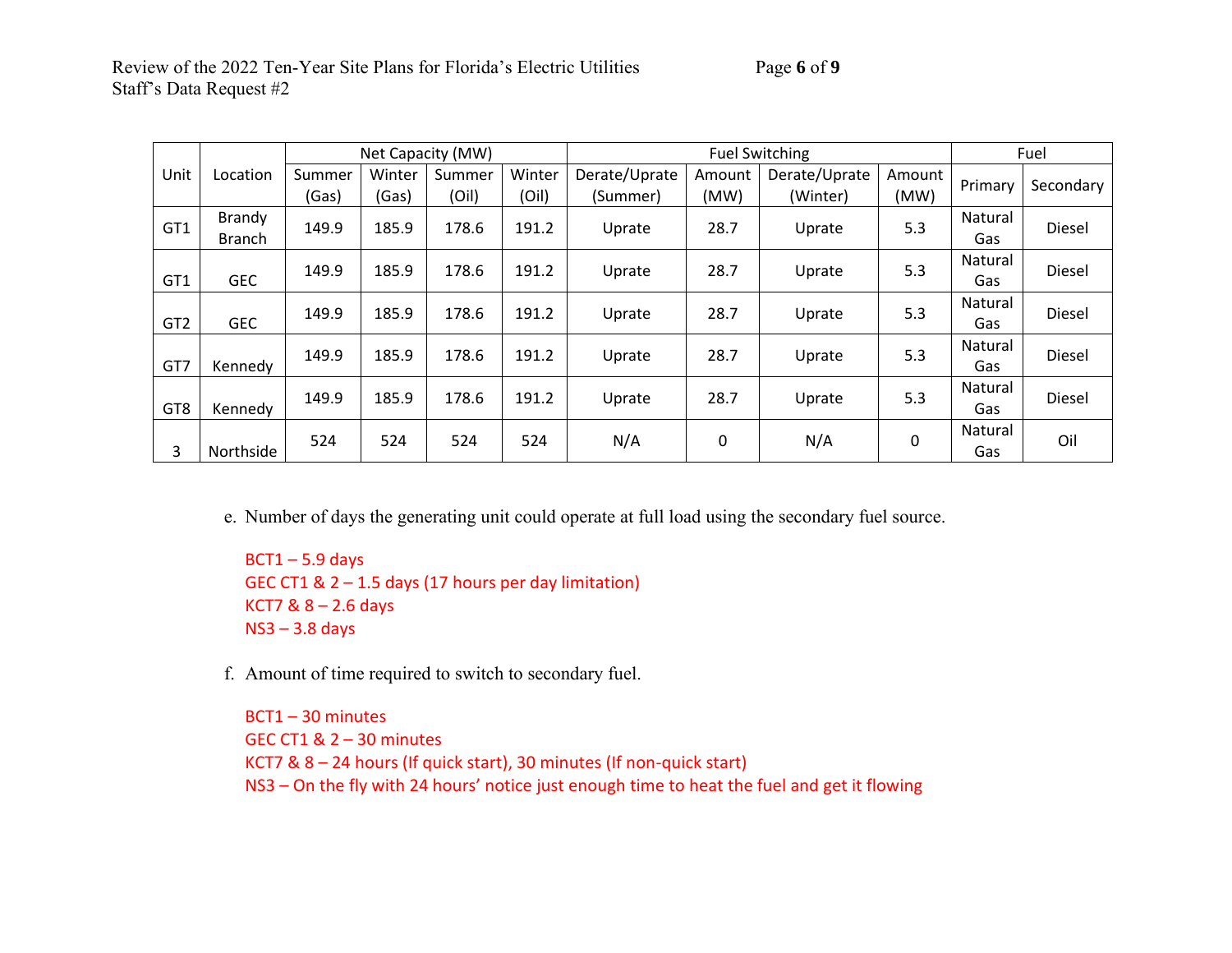- 10. Please identify how many alerts and advisories, due to cold weather, have been issued within the last ten-year period, and describe each event that lead to the issuance of each alert/advisory.
	- a. As part of this response, please indicate whether interruptible/curtailable customers were interrupted during each event, and if so, the duration of the interruption.

There have been no alerts or advisories in the last 10 years.

11. Please identify the number of times the Utility has had to perform rolling blackouts within the last ten-year period. As part of this response, please provide the reason for each rolling blackout, how many megawatts were impacted, and the duration of each rolling blackout.

JEA has not implemented rolling blackouts in the last 10 years.

12. Please identify the total number of megawatts that can be controlled during rolling blackouts. As part of this response, please describe how this amount was determined, the priorities for interrupting firm load, and provide the anticipated duration between rolling blackouts.

All JEA load can be controlled remotely via manual load shed by the system operator. JEA uses 20 minutes on/off for the periodicity of rolling blackouts. JEA ensures the FRCC UFLS program is maintained and exempts some critical load (hospitals, etc). This allows approximately 600 MW of load that can rotated after interruption of any non-firm load.

13. Please explain how the Utility coordinates with cogenerators, qualifying facilities, and other non-utility generators during cold weather events to maximize generating capacity. As part of this response, please explain how the Utility determines as-available energy prices if all available Utility assets are already dispatched.

JEA has no cogeneration, qualifying facilities, or other non-utility generators to coordinate with.

14. Please list each form of communication (such as phone calls, text, utility website, social media, etc.) the Utility uses to inform customers of anticipated cold weather events. As part of this response, please provide a sample of such communications.

For this question please refer to the attached pdf. file name "PSC Request Cold Weather Comms".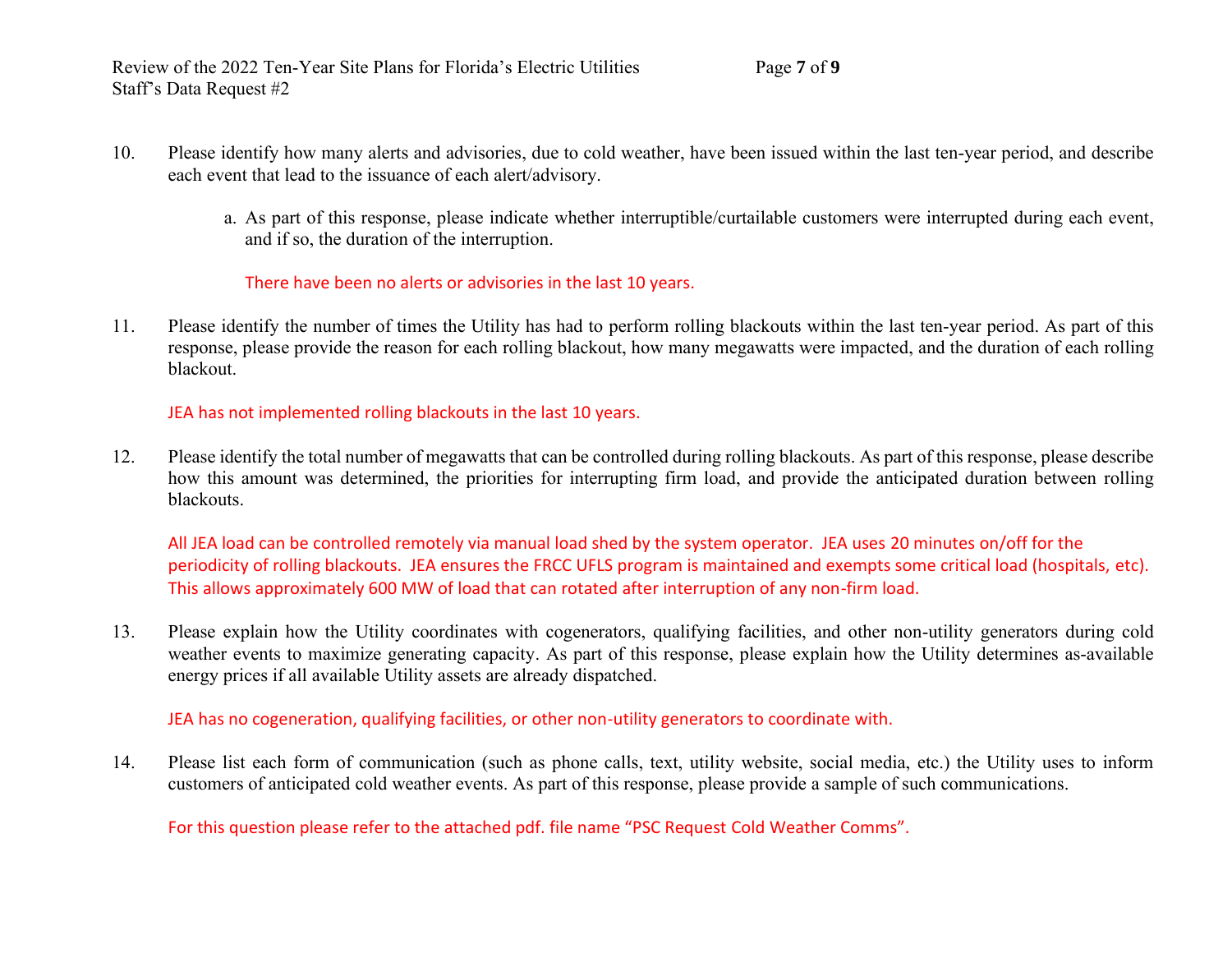- 15. Please refer to the Florida cold weather event from January 29-31, 2022, and provide the following for each day during the event.
	- a. Anticipated load forecast.

1/29/2022 - 2239 MW 1/30/2022 - 2652 MW 1/31/2022 - 2154 MW

b. Anticipated operating reserve (with and without demand response).

1/29/2022 - 1100 MW 1/30/2022 - 569 MW 1/31/2022 - 1017 MW

c. Actual load, and if available, actual operating reserve.

Date, Actual Load, Operating Reserve 1/29/2022 - 2249 MW, 1090 MW 1/30/2022 - 2655 MW, 566 MW 1/31/2022 - 2206 MW, 965 MW

d. Amount of customer outages due to cold weather that occurred, if any.

There were not reported outages during this time due to cold weather.

e. Amount of generating capacity derated or forced offline due to cold weather, if any. If forced outages occurred, identify each generating unit derated or forced offline, and the cause of the derating or forced outage, if known.

There was not any generating capacity forced offline during this time due to cold weather.